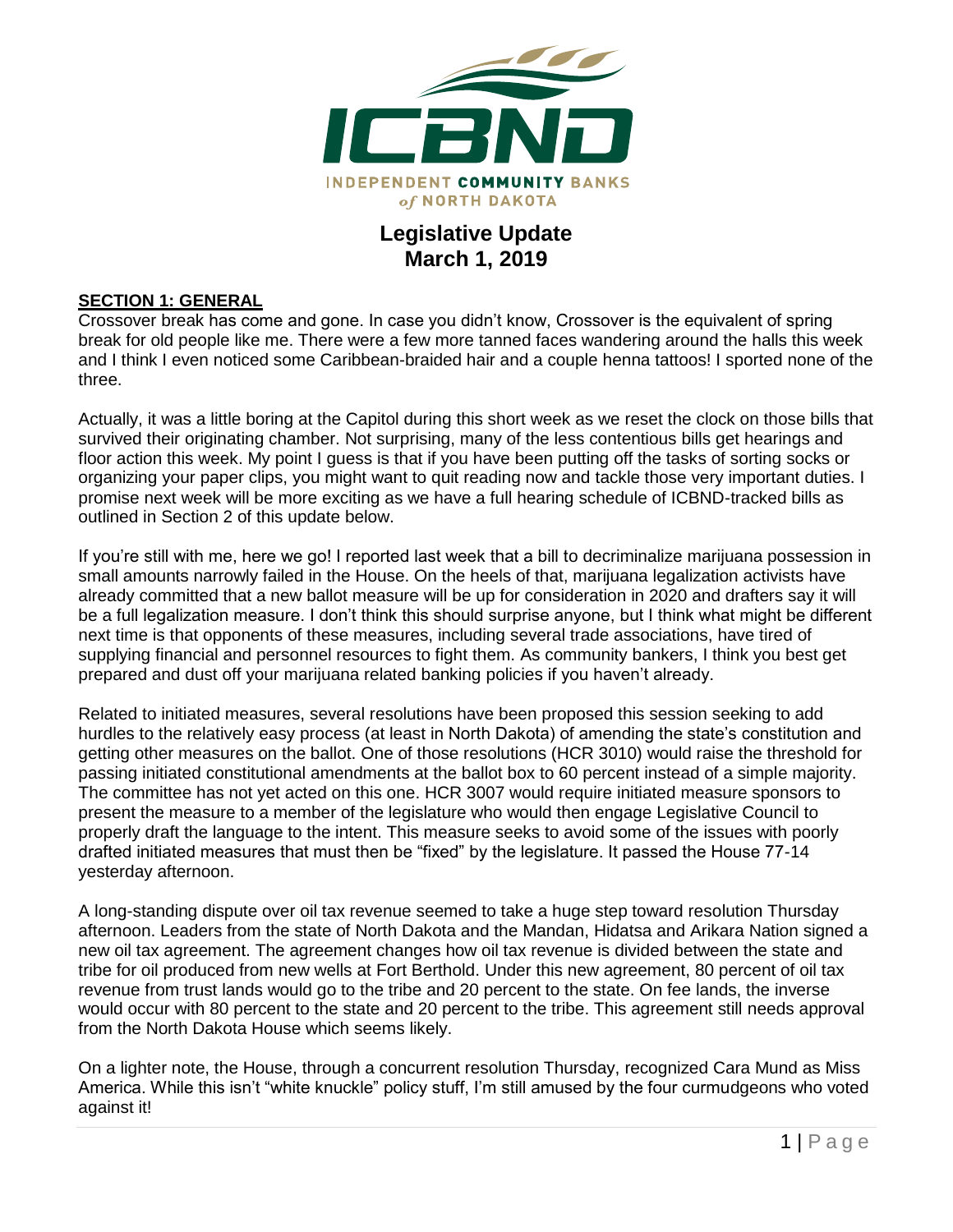### **SECTION 2: BILL UPDATES FROM ICBND "PRIORITY" TRACKING LIST**

**SB 2093** – is the Department of Financial Institution's (DFI) "housekeeping bill" that was heard in the House IBL Committee Wednesday. Not much in the bill related directly to community banking other than some helpful modernization language. ICBND supports the bill as drafted and it received no opposing testimony. However, the committee did not act on the bill because Representative Beadle may offer an amendment that would exempt some non-bank lenders from money broker licensure requirements. If offered, we will oppose such an amendment.

**HB 1008**– is the DFI's budget bill and was heard this morning in the Senate Appropriations Committee. I testified in support of the bill and, in collaboration with NDBA and CUAD, offered an amendment to increase the budget by \$300,000 taking it back to the 2015-2017 biennium base budget. Chairman Holmberg plans to establish a subcommittee to address the amendment so no action was taken in committee.

**HB 1067** – relates to municipal bid requirements. Currently, a municipality may not issue bonds in an amount exceeding \$100,000 without first advertising for bids. This nominal amount in code goes back to the 1970's. HB 1067, as introduced in the House, would have increased that nominal amount to \$1 million. The House Political Subdivisions Committee amended the bill to \$750,000 which passed the House on an 85-4 vote. Yesterday, the bill was heard in Senate Political Subdivisions Committee and the committee amended it back to the original \$1 million and gave it a "do pass" recommendation. This is a good bill for community banking as it will provide some flexibility for municipalities to directly negotiate with their local community bank for small issuances.

**HB 1220** – is ICBND's collaborative superpriority ag supplier lien bill which was turned into a Legislative Management Study (that's code for "we lost") and passed unanimously through the House. The bill was heard today in the Senate Ag Committee and received a 4-0 "do pass" recommendation after much testimony in a packed hearing room. ICBND and others testified in support of the bill and there was no opposing testimony. The amended bill directs legislative management in coordination with the secretary of state to study how the state's central indexing system can be used to provide notification to a secured lender when a superpriority lien is filed on the collateral of the secured lender. It's not what we originally wanted, but hopefully it gets us to a better place than we are today.

**HCR 3026** – is a concurrent resolution urging Congress and the IRS to allow states to determine health benefit coverage requirements without jeopardizing health savings account eligibility. While this is only a resolution, it is important to us especially as it relates to the ND Banks Benefit Trust and its associated HSA. We support this resolution and it received a 6-0 "do pass" recommendation from the Senate IBL Committee Wednesday.

| Date and<br><b>Time</b> | <b>Bill</b><br><b>Number</b> | <b>Short Title</b>                                                                                                                                                                                                                                                                                      | <b>Committee</b>         |
|-------------------------|------------------------------|---------------------------------------------------------------------------------------------------------------------------------------------------------------------------------------------------------------------------------------------------------------------------------------------------------|--------------------------|
| 03/04/2019<br>09:00     | HB 1014                      | Relating to the fund balance of the abandoned oil and gas well plugging and<br>site reclamation fund; to provide a contingent authorization; to provide for a<br>transfer; and to provide an exemption.                                                                                                 | Senate<br>Appropriations |
| 03/04/2019<br>10:15     | HB 1106                      | Relating to the establishment of an invisible reinsurance pool for the individual Senate IBL<br>health insurance market relating to premium taxes and credits for insurance<br>companies; to provide for a legislative management study; to provide an<br>expiration date; and to declare an emergency. |                          |
| 03/04/2019<br>02:30     | <b>SB 2115</b>               | Relating to child support; to repeal section 14-09-09.37 of the North Dakota<br>Century Code, relating to child support; and to provide a continuing<br>appropriation.                                                                                                                                  | House Human<br>Services  |
| 03/05/2019<br>08:00     | <b>SB 2098</b>               | Relating to the Bank of North Dakota residential mortgage loan program; and<br>to declare an emergency.                                                                                                                                                                                                 | House IBL                |

#### **SECTION 3: BILL HEARINGS NEXT WEEK**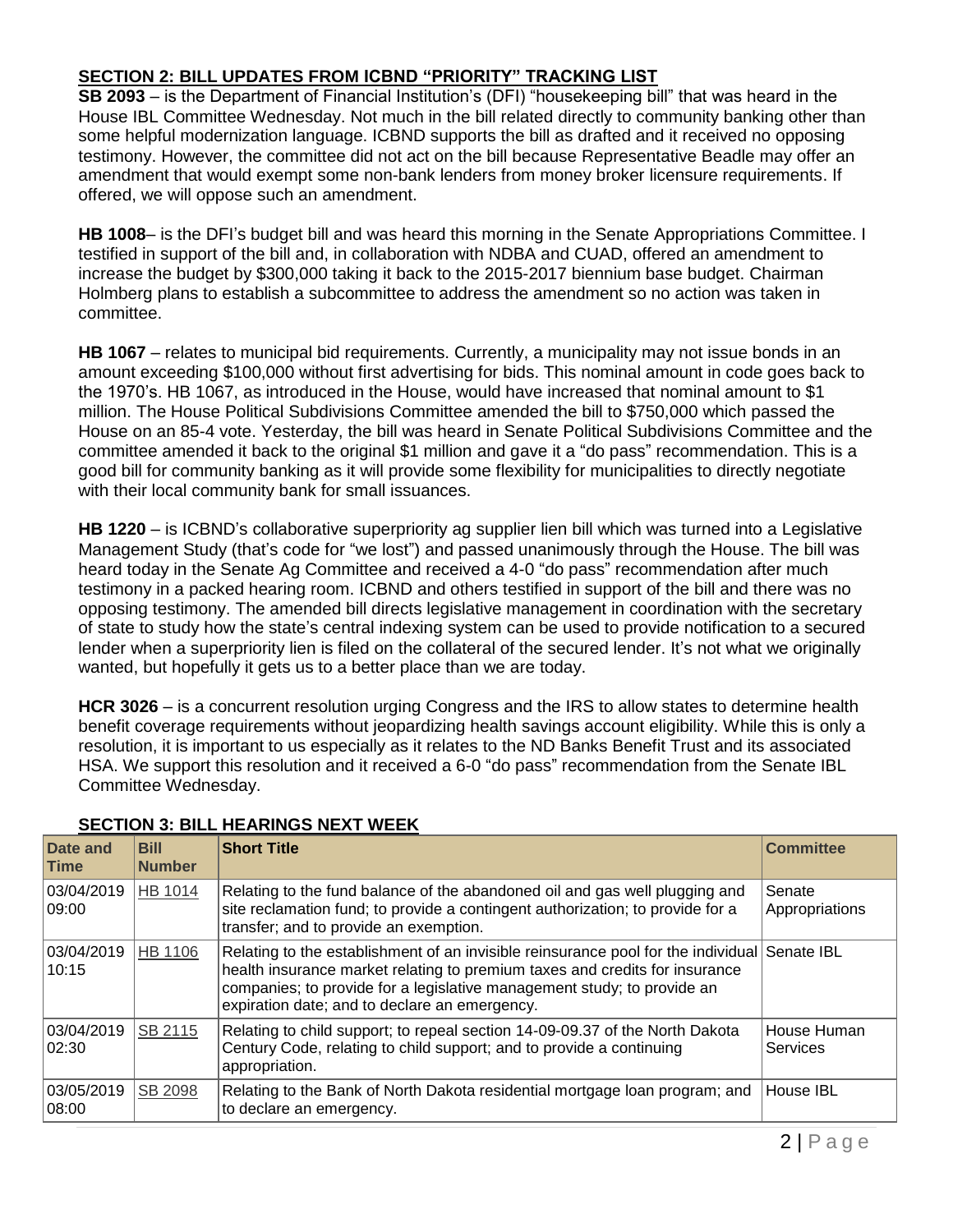| 03/05/2019<br>09:00 | <b>HB 1066</b> | Relating to infrastructure funds; relating to oil and gas tax revenue allocations; Senate Finance<br>to provide a continuing appropriation; to provide for a report; and to provide<br>an effective date.                                                                                                                                                                                                                                                                                                                                                                                           | and Taxation                                       |
|---------------------|----------------|-----------------------------------------------------------------------------------------------------------------------------------------------------------------------------------------------------------------------------------------------------------------------------------------------------------------------------------------------------------------------------------------------------------------------------------------------------------------------------------------------------------------------------------------------------------------------------------------------------|----------------------------------------------------|
| 03/05/2019<br>09:15 | <b>HB 1251</b> | Relating to property disclosure requirements.                                                                                                                                                                                                                                                                                                                                                                                                                                                                                                                                                       | Senate IBL                                         |
| 03/05/2019<br>02:00 | SB 2099        | Relating to the medical facility infrastructure loan fund; and to declare an<br>emergency.                                                                                                                                                                                                                                                                                                                                                                                                                                                                                                          | House IBL                                          |
| 03/05/2019<br>02:00 | SB 2296        | Relating to the Bank of North Dakota loan guarantee program.                                                                                                                                                                                                                                                                                                                                                                                                                                                                                                                                        | House IBL                                          |
| 03/06/2019<br>08:00 | SB 2205        | Relating to abandoned property; relating to foreclosure of real estate.                                                                                                                                                                                                                                                                                                                                                                                                                                                                                                                             | House IBL                                          |
| 03/06/2019<br>08:00 | SB 2262        | Relating to the use and possession of re-encoders and scanning devices;<br>relating to the unlawful skimming of credit, debit, or other electronic payment<br>cards; and to provide a penalty.                                                                                                                                                                                                                                                                                                                                                                                                      | House Industry,<br><b>Business and</b><br>Labor    |
| 03/06/2019<br>09:30 | <b>HB 1513</b> | Relating to individual income tax credits that may be claimed by a taxpayer;<br>relating to the family care tax credit, internship employment tax credit, and<br>workforce recruitment tax credit; and to provide an effective date.                                                                                                                                                                                                                                                                                                                                                                | Senate Finance<br>and Taxation                     |
| 03/06/2019<br>09:45 | <b>HB 1475</b> | Relating to an income tax exclusion for employee education assistance<br>provided by an employer; and to provide an effective date.                                                                                                                                                                                                                                                                                                                                                                                                                                                                 | Senate Finance<br>and Taxation                     |
| 03/06/2019<br>02:30 | HB 1045        | Relating to electronic transaction definitions, blockchain technology and smart<br>contracts, number of shareholders, and series limited liability companies;<br>relating to electronic transactions, filing of an annual report by corporations<br>engaged in farming or ranching, Business Corporation Act definitions,<br>knowledge and notice, share certificates, corporate voting list and voting<br>trusts, acceptance of shareholder act by the corporation, corporate records,<br>corporate dissolution procedure, and the filing of an annual report by a<br>publicly traded corporation. | Senate Industry,<br><b>Business and</b><br>Labor   |
| 03/07/2019<br>08:30 | HB 1097        | Relating to Sunday closing laws and retail agreements.                                                                                                                                                                                                                                                                                                                                                                                                                                                                                                                                              | <b>Senate Political</b><br>Subdivisions            |
| 03/07/2019<br>09:30 | <b>HB 1048</b> | Relating to the use of distributed ledger technologies and a pilot program.                                                                                                                                                                                                                                                                                                                                                                                                                                                                                                                         | Senate GVA                                         |
| 03/07/2019<br>10:15 | <b>HB 1193</b> | Relating to a living wage mandate prohibition for political subdivisions; and to<br>provide for application.                                                                                                                                                                                                                                                                                                                                                                                                                                                                                        | Senate Political<br>Subdivisions                   |
| 03/07/2019<br>02:15 | SB 2357        | A BILL for an Act to provide for a Bank of North Dakota loan guarantee<br>program for federal workers affected by the federal shutdown; and to declare<br>an emergency.                                                                                                                                                                                                                                                                                                                                                                                                                             | House<br>Government and<br><b>Veterans Affairs</b> |
| 03/08/2019<br>09:30 | HB 1135        | Relating to parking spaces for the mobility impaired; and to provide a penalty.                                                                                                                                                                                                                                                                                                                                                                                                                                                                                                                     | Senate Political<br><b>Subdivisions</b>            |
| 03/08/2019<br>09:30 | <b>HB 1467</b> | Relating to the definition of agriculture commissioner; relating to moving the<br>authority over grain, grain buyers, warehousing, deposits, and warehousemen Agriculture<br>from the public service commission to the agriculture commissioner; to<br>provide a penalty; and to provide a continuing appropriation.                                                                                                                                                                                                                                                                                | Senate                                             |
| 03/08/2019<br>09:30 | HB 1035        | Relating to initiated measures and election ballots.                                                                                                                                                                                                                                                                                                                                                                                                                                                                                                                                                | Senate GVA                                         |
| 03/08/2019<br>10:30 | HB 1055        | Relating to motor vehicle body damage disclosure.                                                                                                                                                                                                                                                                                                                                                                                                                                                                                                                                                   | Senate<br>Transportation                           |
| 03/08/2019<br>11:00 | <b>HB 1407</b> | Relating to the issuance of certificates of vehicle title.                                                                                                                                                                                                                                                                                                                                                                                                                                                                                                                                          | Senate<br>Transportation                           |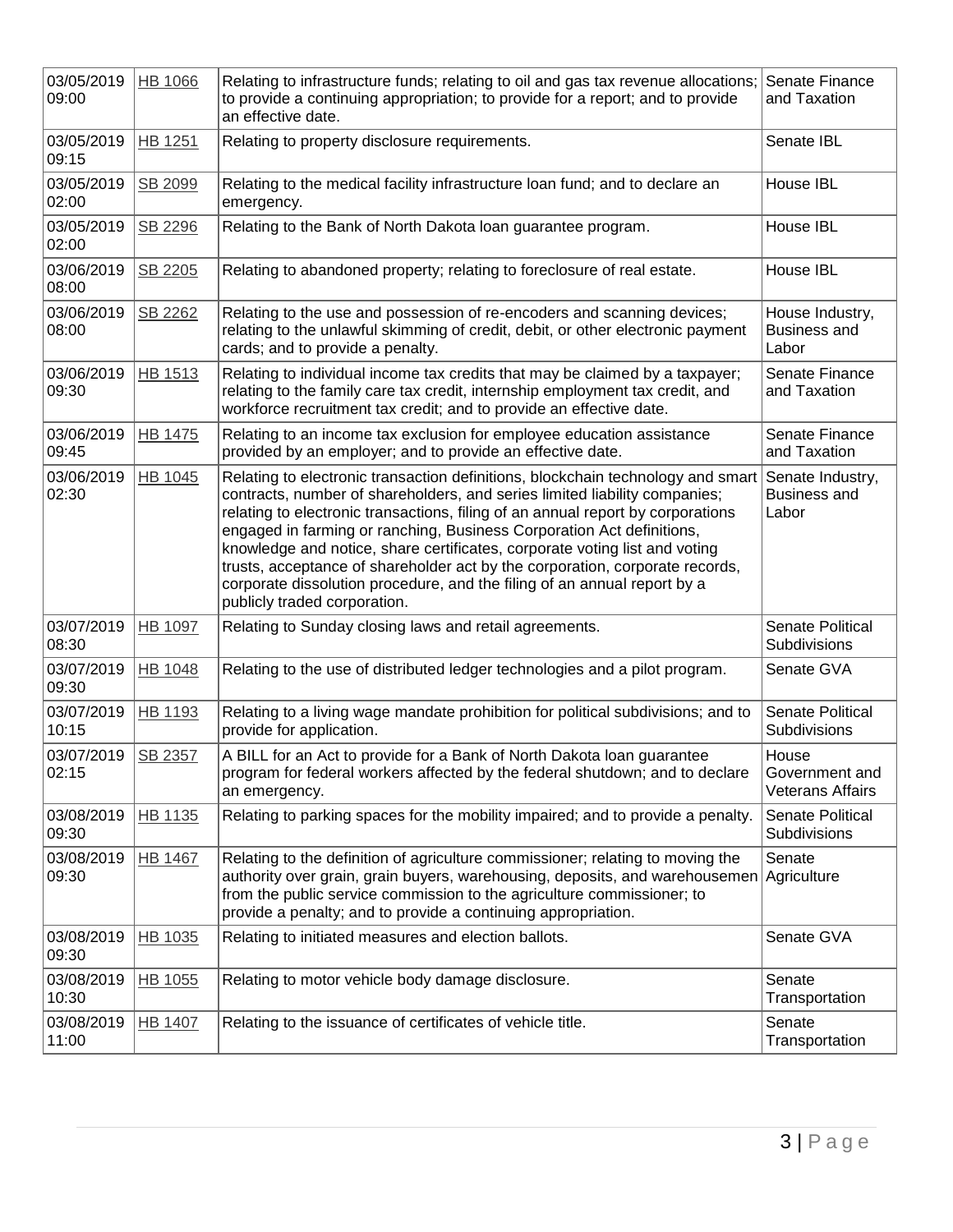Legislator contact information can be found at<http://www.legis.nd.gov/contact-my-legislators> and you can check on any legislative activities through the Legislative Council's web page at [www.legis.nd.gov.](http://www.legis.nd.gov/)

Thank you for your participation in the legislative process. Please call, email or text me with any questions or concerns. If you'd like to be taken off this distribution list or if there are others in your organization that should be on the distribution list for the legislative updates, please let me know.

Sincerely,

Bany D. Haugen

*Barry D. Haugen [barryh@icbnd.com](mailto:barryh@icbnd.com) cell: 701.955.4308 office: 701.258.7121*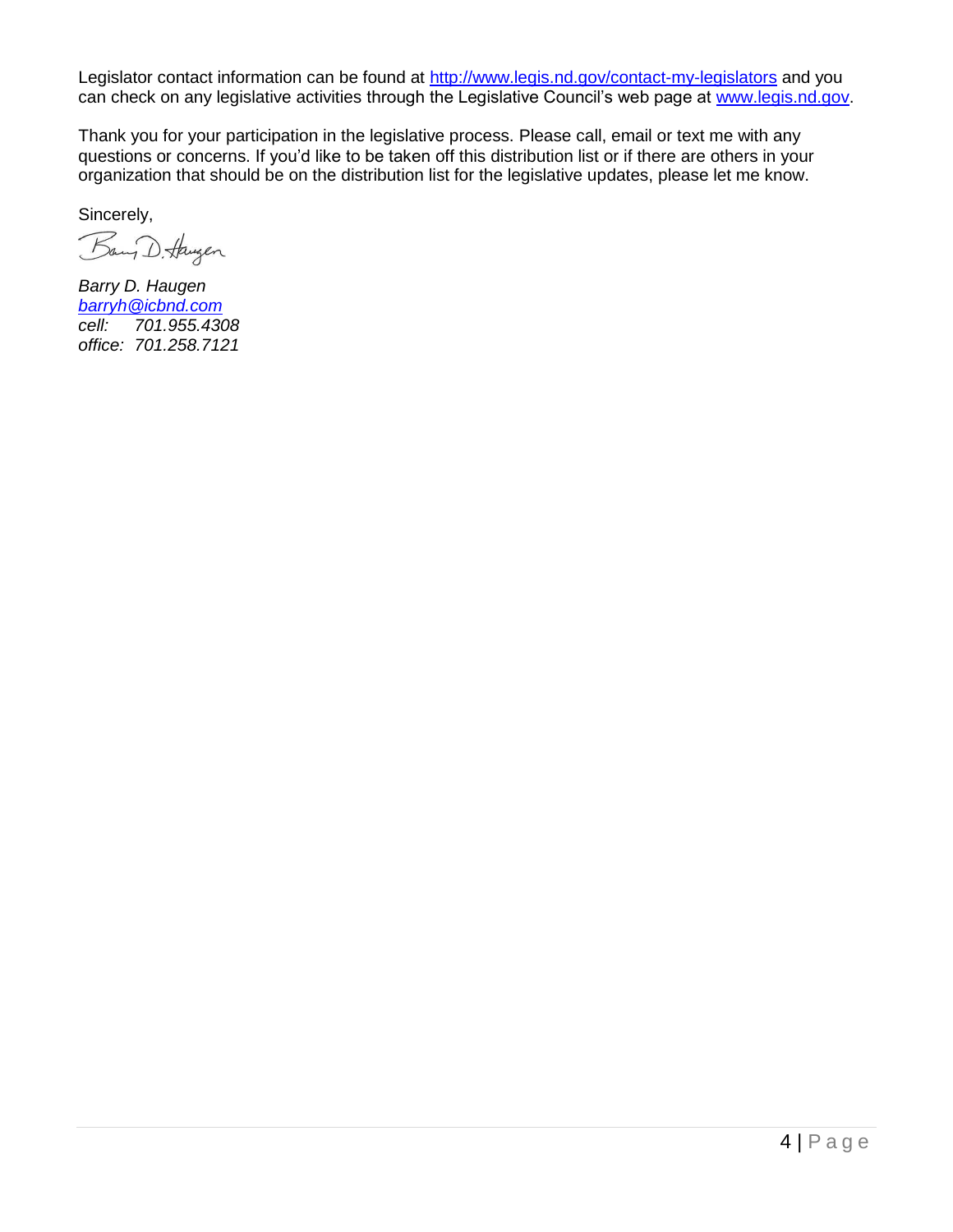

# **ICBND BILL TRACKING LIST**

| <b>Bill</b>    | <b>Status</b>                                                                                                                                                               | <b>Title</b>                                                                                                                                                                                                                                                                                                                                                                                                                                                                                                                                                                                                 |
|----------------|-----------------------------------------------------------------------------------------------------------------------------------------------------------------------------|--------------------------------------------------------------------------------------------------------------------------------------------------------------------------------------------------------------------------------------------------------------------------------------------------------------------------------------------------------------------------------------------------------------------------------------------------------------------------------------------------------------------------------------------------------------------------------------------------------------|
| HB 1008        | House: PASSED<br>Senate: INTRODUCED<br>02/18 S Introduced, first reading, referred<br><b>Appropriations Committee</b><br>03/01 S Committee Hearing - 11:00 AM               | A BILL for an Act to provide an appropriation for<br>defraying the expenses of the department of financial<br>institutions.                                                                                                                                                                                                                                                                                                                                                                                                                                                                                  |
| <b>HB 1018</b> | House: PASSED<br>Senate: INTRODUCED<br>02/20 S Received from House<br>02/20 S Introduced, first reading, (emergency),<br>referred Appropriations Committee                  | A BILL for an Act to provide an appropriation for<br>defraying the expenses of the department of commerce;<br>to provide exemptions; to provide for a legislative<br>management study of the unmanned aircraft systems<br>industry; to provide for a transfer; to provide for a report;<br>and to declare an emergency.                                                                                                                                                                                                                                                                                      |
| HB 1035        | House: PASSED<br>Senate: INTRODUCED<br>02/18 S Introduced, first reading, referred<br>Government and Veterans Affairs Committee<br>03/08 S Committee Hearing - 09:30 AM     | Relating to initiated measures and election ballots.                                                                                                                                                                                                                                                                                                                                                                                                                                                                                                                                                         |
| HB 1043        | House: DEFEATED<br>01/09 H Reported back, do not pass, placed on<br>calendar 14 0 0<br>01/11 H Second reading, failed to pass, yeas 0 nays<br>88                            | Relating to the exemption of an open blockchain token<br>from specified securities transactions and dealings;<br>relating to the definitions of an open blockchain token<br>and virtual currency and excluding an open blockchain<br>token and virtual currency from specified money<br>transmission requirements.                                                                                                                                                                                                                                                                                           |
| HB 1045        | House: PASSED<br>Senate: INTRODUCED<br>02/18 S Introduced, first reading, referred Industry,<br><b>Business and Labor Committee</b><br>03/06 S Committee Hearing - 02:30 PM | Relating to electronic transaction definitions, blockchain<br>technology and smart contracts, number of<br>shareholders, and series limited liability companies;<br>relating to electronic transactions, filing of an annual<br>report by corporations engaged in farming or ranching,<br>Business Corporation Act definitions, knowledge and<br>notice, share certificates, corporate voting list and voting<br>trusts, acceptance of shareholder act by the corporation,<br>corporate records, corporate dissolution procedure, and<br>the filing of an annual report by a publicly traded<br>corporation. |
| HB 1048        | House: PASSED<br>Senate: INTRODUCED<br>02/18 S Introduced, first reading, referred<br>Government and Veterans Affairs Committee<br>03/07 S Committee Hearing - 09:30 AM     | Relating to the use of distributed ledger technologies<br>and a pilot program.                                                                                                                                                                                                                                                                                                                                                                                                                                                                                                                               |
| HB 1055        | House: PASSED<br>Senate: INTRODUCED<br>02/18 S Introduced, first reading, referred<br><b>Transportation Committee</b><br>03/08 S Committee Hearing - 10:30 AM               | Relating to motor vehicle body damage disclosure.                                                                                                                                                                                                                                                                                                                                                                                                                                                                                                                                                            |
| <b>HB 1066</b> | House: PASSED                                                                                                                                                               | Relating to infrastructure funds; relating to oil and gas                                                                                                                                                                                                                                                                                                                                                                                                                                                                                                                                                    |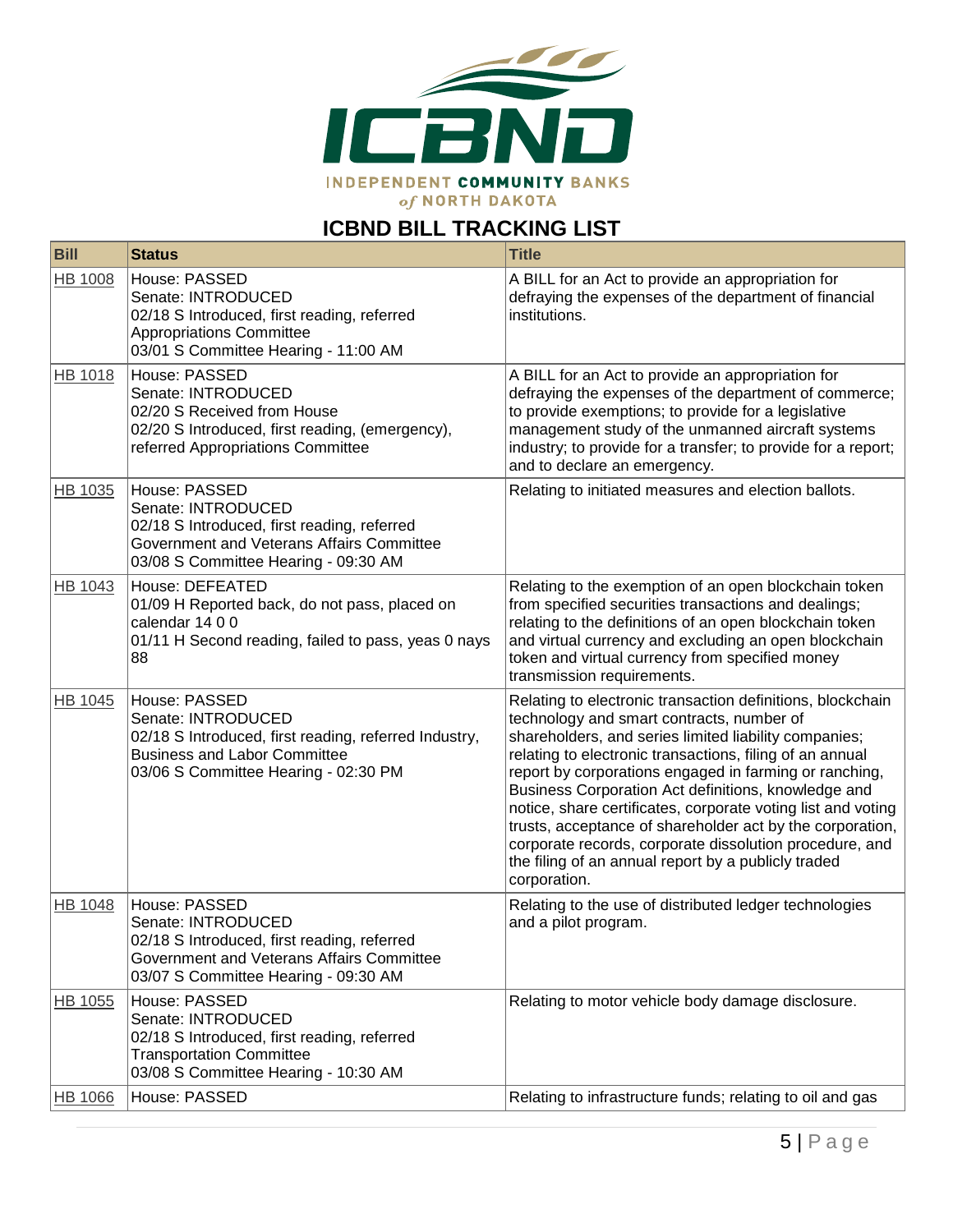|                | Senate: INTRODUCED<br>02/20 S Introduced, first reading, referred Finance<br>and Taxation Committee<br>03/05 S Committee Hearing - 09:00 AM                                       | tax revenue allocations; to provide a continuing<br>appropriation; to provide for a report; and to provide an<br>effective date.                                                                                                                                                                                                                                                                 |
|----------------|-----------------------------------------------------------------------------------------------------------------------------------------------------------------------------------|--------------------------------------------------------------------------------------------------------------------------------------------------------------------------------------------------------------------------------------------------------------------------------------------------------------------------------------------------------------------------------------------------|
| <b>HB 1067</b> | House: PASSED<br>Senate: INTRODUCED<br>02/28 S Committee Hearing - 09:45 AM<br>02/28 S Reported back amended, do pass,<br>amendment placed on calendar 6 0 0                      | Relating to municipal bid requirements and certificates of<br>indebtedness.                                                                                                                                                                                                                                                                                                                      |
| HB 1097        | House: PASSED<br>Senate: INTRODUCED<br>02/18 S Introduced, first reading, referred Political<br><b>Subdivisions Committee</b><br>03/07 S Committee Hearing - 08:30 AM             | Relating to Sunday closing laws and retail agreements;<br>and to repeal sections 12.1-30-01, 12.1-30-02, and 12.1-<br>30-03 of the North Dakota Century Code, relating to<br>Sunday closing laws.                                                                                                                                                                                                |
| HB 1106        | House: PASSED<br>Senate: INTRODUCED<br>02/20 S Introduced, first reading, (emergency),<br>referred Industry, Business and Labor Committee<br>03/04 S Committee Hearing - 10:15 AM | Relating to the establishment of an invisible reinsurance<br>pool for the individual health insurance market; to amend<br>and reenact subsection 2 of section 26.1-03-17 of the<br>North Dakota Century Code, relating to premium taxes<br>and credits for insurance companies; to provide for a<br>legislative management study; to provide an expiration<br>date; and to declare an emergency. |
| HB 1110        | House: PASSED<br>Senate: PASSED<br>02/27 S Reported back, do pass, place on calendar 6<br>0 <sub>0</sub><br>02/28 S Second reading, passed, yeas 31 nays 14                       | Relating to the adoption of the Revised Uniform Law on<br>Notarial Acts; and to amend and reenact sections 11-18-<br>15, 44-06.1-01, 44-06.1-03, 44-06.1-18, and 47-19-26 of<br>the North Dakota Century Code, relating to the adoption<br>of the Revised Uniform Law on Notarial Acts.                                                                                                          |
| HB 1116        | House: PASSED<br>Senate: PASSED<br>02/27 S Reported back, do pass, place on calendar 6<br>0 <sub>0</sub><br>02/28 S Second reading, passed, yeas 45 nays 0                        | Relating to the North Dakota life and health insurance<br>guaranty association; to repeal section 26.1-38.1-17 of<br>the North Dakota Century Code, relating to application of<br>laws to an insolvent insurer; and to provide for<br>application.                                                                                                                                               |
| HB 1135        | House: PASSED<br>Senate: INTRODUCED<br>02/20 S Introduced, first reading, referred Political<br><b>Subdivisions Committee</b><br>03/08 S Committee Hearing - 09:30 AM             | Relating to parking spaces for the mobility impaired; and<br>to provide a penalty.                                                                                                                                                                                                                                                                                                               |
| HB 1165        | House: PASSED<br>Senate: INTRODUCED<br>02/28 S Request return from committee<br>02/28 S Rereferred to Political Subdivisions                                                      | Relating to nonconforming structures.                                                                                                                                                                                                                                                                                                                                                            |
| <b>HB 1171</b> | House: PASSED<br>Senate: INTRODUCED<br>02/12 S Received from House<br>02/18 S Introduced, first reading, (emergency),<br>referred Education Committee                             | Relating to the development and implementation of a<br>skilled workforce student loan repayment program; to<br>provide a continuing appropriation; to provide for a<br>transfer; to provide an expiration date; and to declare an<br>emergency.                                                                                                                                                  |
| HB 1181        | House: PASSED<br>Senate: INTRODUCED<br>01/24 S Received from House<br>02/18 S Introduced, first reading, referred Industry,<br><b>Business and Labor Committee</b>                | Relating to the regulation of guaranteed asset protection<br>waivers; to provide a penalty; and to provide for<br>application.                                                                                                                                                                                                                                                                   |
| HB 1193        | House: PASSED<br>Senate: INTRODUCED<br>02/20 S Introduced, first reading, referred Political<br><b>Subdivisions Committee</b>                                                     | Relating to a living wage mandate prohibition for political<br>subdivisions; and to provide for application.                                                                                                                                                                                                                                                                                     |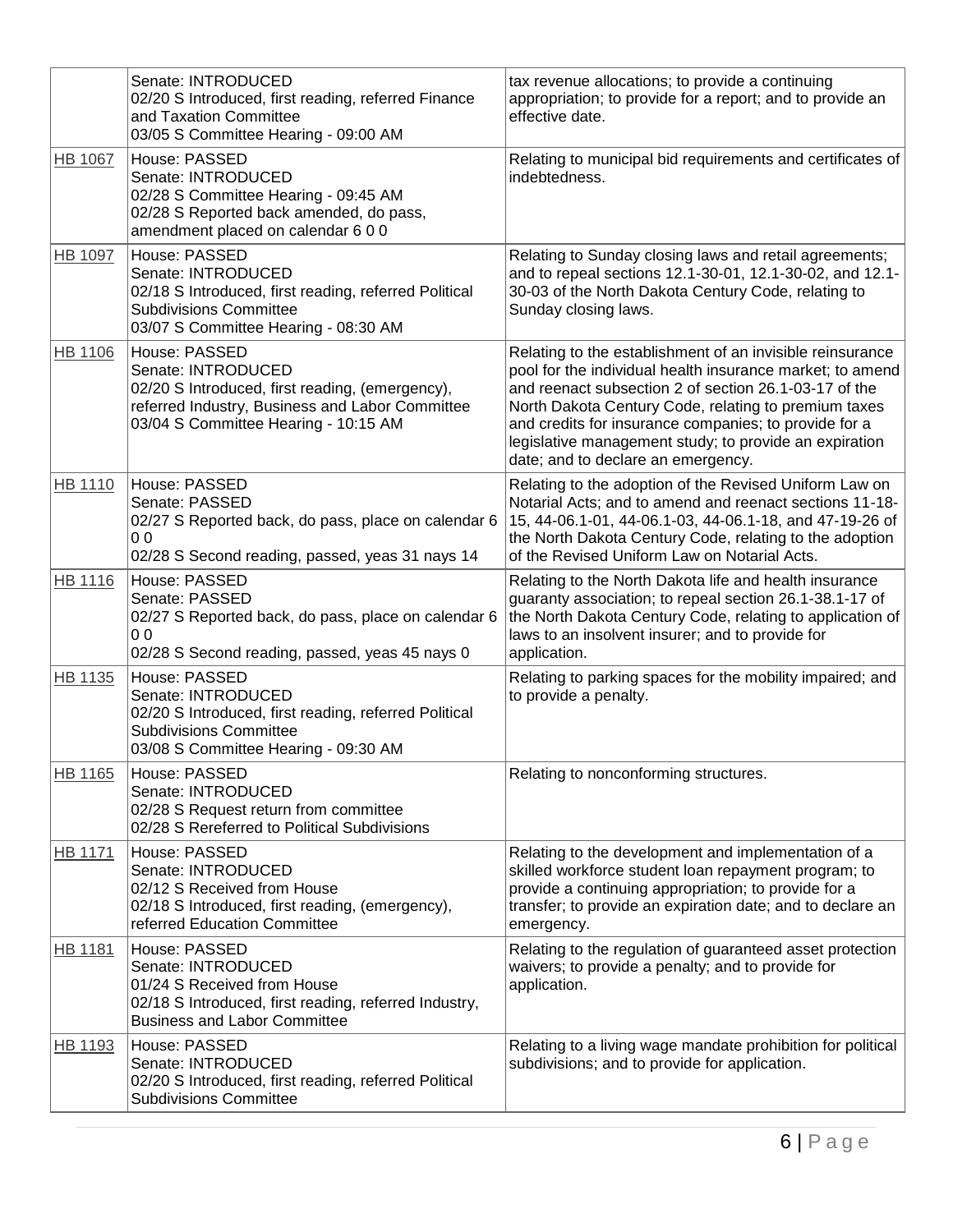|                | 03/07 S Committee Hearing - 10:15 AM                                                                                                                                        |                                                                                                                                                                                                                                                                                 |
|----------------|-----------------------------------------------------------------------------------------------------------------------------------------------------------------------------|---------------------------------------------------------------------------------------------------------------------------------------------------------------------------------------------------------------------------------------------------------------------------------|
| HB 1195        | House: PASSED<br>Senate: INTRODUCED<br>02/08 S Received from House<br>02/18 S Introduced, first reading, referred Industry,<br><b>Business and Labor Committee</b>          | Relating to customer contract clauses and the use of<br>certain marketing practices involving automatic renewal;<br>to provide a penalty; and to provide for application.                                                                                                       |
| <b>HB 1217</b> | <b>House: DEFEATED</b><br>01/28 H Reported back, do not pass, placed on<br>calendar 10 4 0<br>01/31 H Second reading, failed to pass, yeas 24 nays<br>67                    | Relating to competition between the government and<br>private industry and to require a report to the legislative<br>management.                                                                                                                                                |
| <b>HB 1218</b> | House: DEFEATED<br>01/25 H Reported back, do not pass, placed on<br>calendar 11 0 3<br>01/29 H Second reading, failed to pass, yeas 3 nays<br>90                            | Relating to consumer towing protection; relating to<br>custody of abandoned vehicles, notice to owners of<br>abandoned vehicles, and right to reclaim an abandoned<br>vehicle; to provide a penalty; and to provide an effective<br>date.                                       |
| <b>HB 1220</b> | House: PASSED<br>Senate: INTRODUCED<br>02/18 S Introduced, first reading, referred Agriculture<br>Committee<br>03/01 S Committee Hearing - 11:30 AM                         | Relating to priority of agricultural supplier liens; and to<br>provide for application.                                                                                                                                                                                         |
| <b>HB 1222</b> | House: DEFEATED<br>02/04 H Reported back, do not pass, placed on<br>calendar 10 3 1<br>02/08 H Second reading, failed to pass, yeas 17 nays<br>71                           | Relating to the elimination of individual and corporate<br>income tax and the imposition of a flat individual and<br>corporate income tax at a rate of one percent; relating to<br>the elimination of individual and corporate income tax;<br>and to provide an effective date. |
| HB 1235        | House: DEFEATED<br>02/05 H Reported back, do not pass, placed on<br>calendar 12 2 0<br>02/11 H Second reading, failed to pass, yeas 16 nays<br>77                           | Relating to a corporate income tax credit and an<br>employer deduction for reimbursement of employee child<br>care expenditures; and to provide an effective date.                                                                                                              |
| HB 1241        | House: PASSED<br>Senate: INTRODUCED<br>02/15 S Received from House<br>02/18 S Introduced, first reading, referred Finance<br>and Taxation Committee                         | Relating to an individual income tax deduction for<br>contributions made to a first-time home buyer savings<br>account; and to provide an effective date.                                                                                                                       |
| HB 1243        | House: DEFEATED<br>01/25 H Reported back, do not pass, placed on<br>calendar 10 4 0<br>01/30 H Second reading, failed to pass, yeas 12 nays<br>80                           | Relating to recording of easements.                                                                                                                                                                                                                                             |
| HB 1251        | House: PASSED<br>Senate: INTRODUCED<br>02/18 S Introduced, first reading, referred Industry,<br><b>Business and Labor Committee</b><br>03/05 S Committee Hearing - 09:15 AM | Relating to property disclosure requirements.                                                                                                                                                                                                                                   |
| HB 1253        | House: DEFEATED<br>02/14 H Amendment adopted, placed on calendar<br>02/15 H Second reading, failed to pass, yeas 5 nays<br>84                                               | Relating to a criminal conviction and state licensure.                                                                                                                                                                                                                          |
| HB 1263        | House: PASSED<br>Senate: INTRODUCED<br>02/04 S Received from House<br>02/18 S Introduced, first reading, (emergency),                                                       | Relating to right of an owner to reclaim an abandoned<br>vehicle; relating to custody and disposition of abandoned<br>motor vehicles; to provide a penalty; and to declare an<br>emergency.                                                                                     |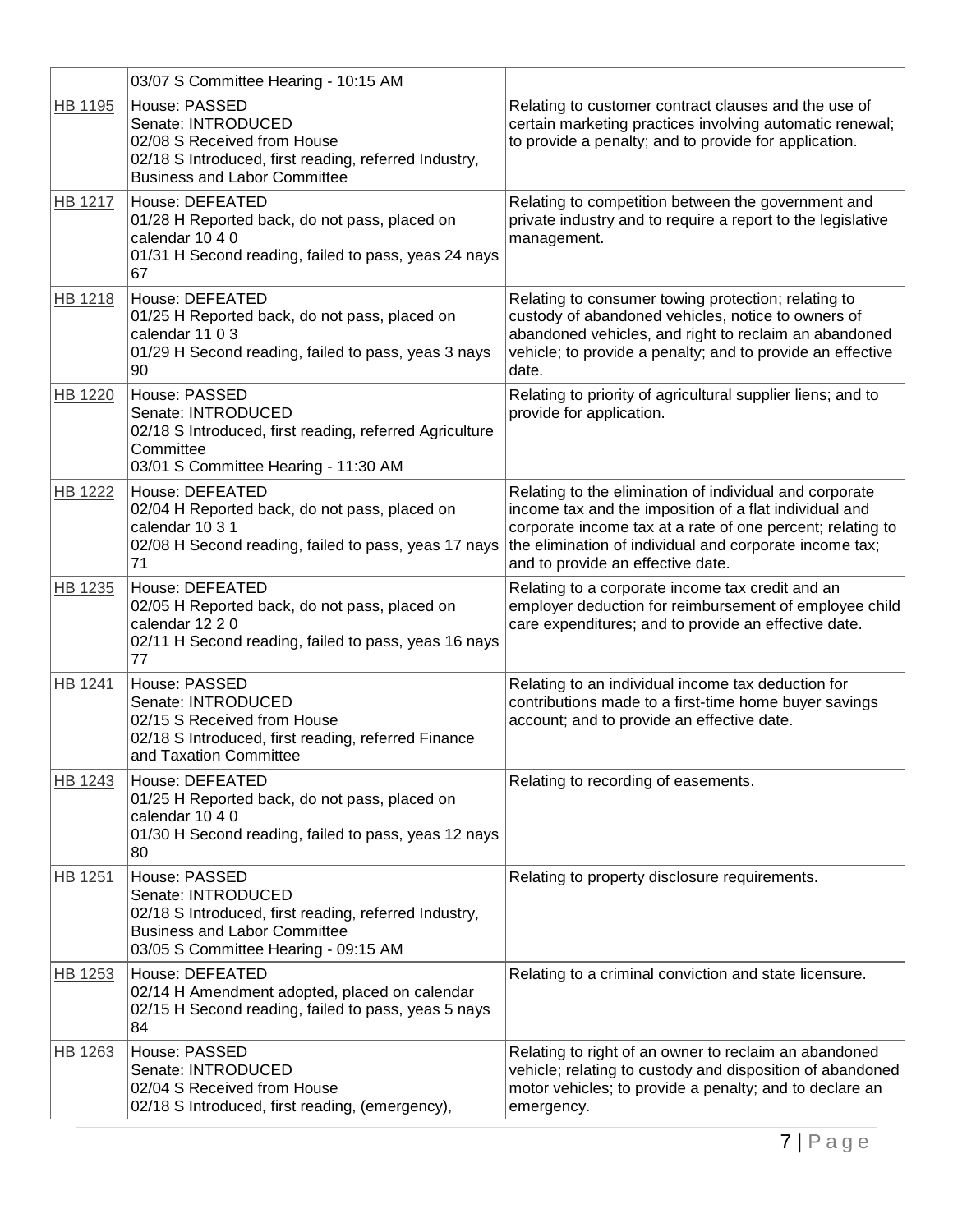|                | referred Transportation Committee                                                                                                                             |                                                                                                                                                                                                                                                                                                                                                               |
|----------------|---------------------------------------------------------------------------------------------------------------------------------------------------------------|---------------------------------------------------------------------------------------------------------------------------------------------------------------------------------------------------------------------------------------------------------------------------------------------------------------------------------------------------------------|
| HB 1293        | House: DEFEATED<br>02/08 H Amendment adopted, placed on calendar<br>02/13 H Second reading, failed to pass, yeas 17 nays<br>75                                | Relating to retail business leases or agreements; relating<br>to employer's discriminatory practices and one day of<br>rest; and to provide a contingent effective date.                                                                                                                                                                                      |
| <b>HB 1317</b> | House: DEFEATED<br>01/25 H Reported back, do not pass, placed on<br>calendar 1301<br>01/29 H Second reading, failed to pass, yeas 19 nays<br>74               | Relating to the restriction on the possession of a firearm<br>or dangerous weapon.                                                                                                                                                                                                                                                                            |
| HB 1340        | House: WITHDRAWN<br>01/14 H Request return from committee<br>01/14 H Withdrawn from further consideration                                                     | Relating to the period of property tax delinquency before<br>foreclosure of a tax lien; to provide for application; and to<br>provide an effective date.                                                                                                                                                                                                      |
| HB 1371        | House: DEFEATED<br>02/08 H Amendment adopted, placed on calendar<br>02/13 H Second reading, failed to pass, yeas 7 nays<br>83                                 | Relating to new hire reporting of independent<br>contractors; and to provide an effective date.                                                                                                                                                                                                                                                               |
| <b>HB 1407</b> | House: PASSED<br>Senate: INTRODUCED<br>02/18 S Introduced, first reading, referred<br><b>Transportation Committee</b><br>03/08 S Committee Hearing - 11:00 AM | Relating to the issuance of certificates of vehicle title.                                                                                                                                                                                                                                                                                                    |
| <b>HB 1441</b> | House: DEFEATED<br>02/14 H Laid over one legislative day<br>02/18 H Second reading, failed to pass, yeas 22 nays<br>70                                        | Relating to prohibition of discrimination on the basis of<br>sexual orientation.                                                                                                                                                                                                                                                                              |
| HB 1448        | House: PASSED<br>Senate: INTRODUCED<br>02/20 S Received from House<br>02/20 S Introduced, first reading, referred<br><b>Transportation Committee</b>          | Relating to exclusion of people from coverage of<br>automobile insurance.                                                                                                                                                                                                                                                                                     |
| <b>HB 1467</b> | House: PASSED<br>Senate: INTRODUCED<br>02/20 S Introduced, first reading, referred Agriculture<br>Committee<br>03/08 S Committee Hearing - 09:30 AM           | Relating to the definition of agriculture commissioner;<br>relating to moving the authority over grain, grain buyers,<br>warehousing, deposits, and warehousemen from the<br>public service commission to the agriculture<br>commissioner; to provide a penalty; and to provide a<br>continuing appropriation.                                                |
| <b>HB 1475</b> | House: PASSED<br>Senate: INTRODUCED<br>02/18 S Introduced, first reading, referred Finance<br>and Taxation Committee<br>03/06 S Committee Hearing - 09:45 AM  | Relating to an income tax exclusion for employee<br>education assistance provided by an employer; and to<br>provide an effective date.                                                                                                                                                                                                                        |
| HB 1481        | House: DEFEATED<br>02/12 H Laid over one legislative day<br>02/13 H Second reading, failed to pass, yeas 24 nays<br>68                                        | Relating to determination of the true and full valuation of<br>property; and to provide an effective date.                                                                                                                                                                                                                                                    |
| <b>HB 1484</b> | House: DEFEATED<br>02/06 H Reported back, do not pass, placed on<br>calendar 12 2 0<br>02/11 H Second reading, failed to pass, yeas 15 nays<br>78             | Relating to a health and human services stabilization<br>fund and a paid family medical leave program; relating to<br>matching grants for institutions under the control of the<br>state board of higher education; to provide an<br>appropriation; to provide for transfers; to provide<br>statements of legislative intent; and to declare an<br>emergency. |
| HB 1485        | House: PASSED                                                                                                                                                 | Relating to protection against the disclosure of personal                                                                                                                                                                                                                                                                                                     |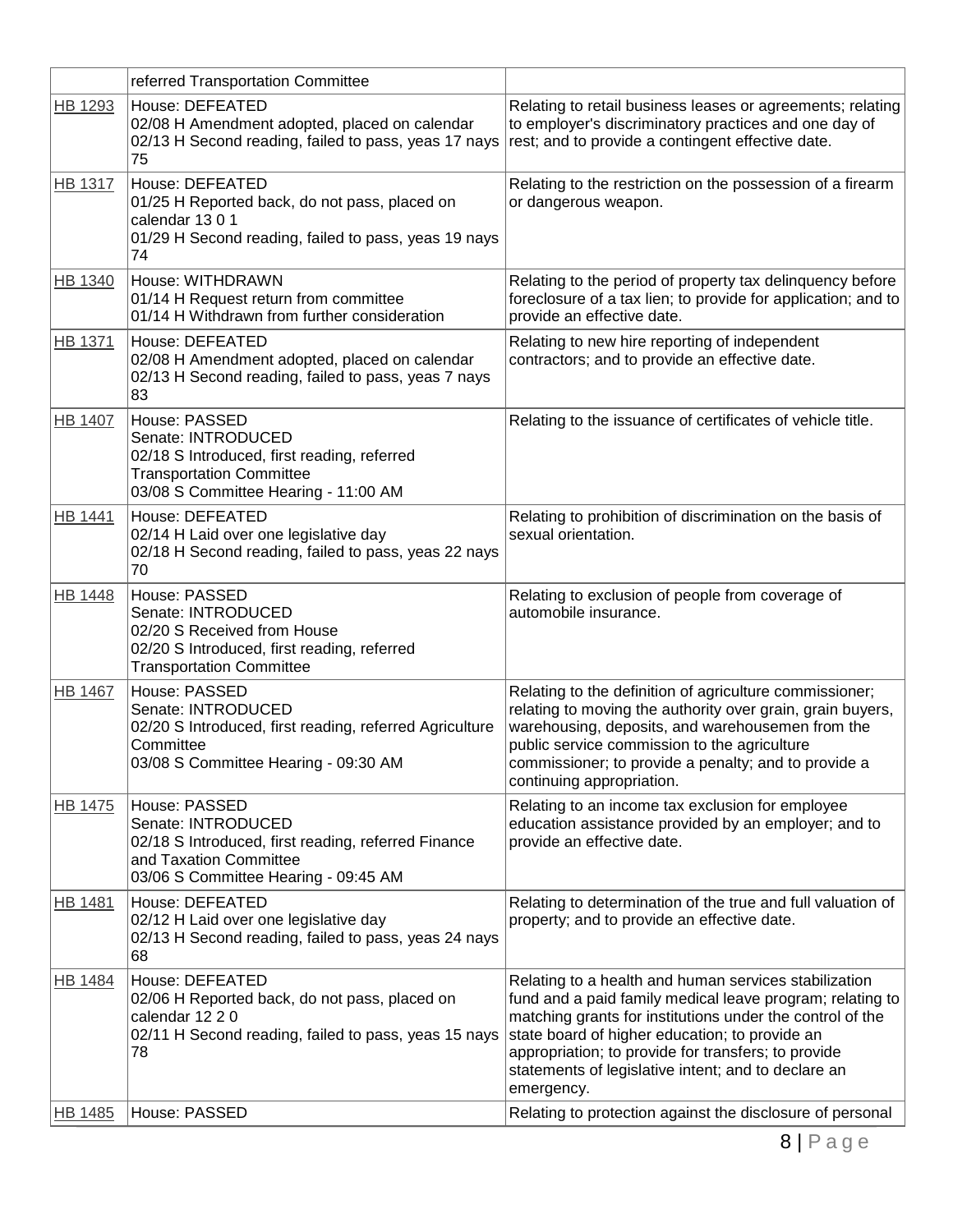|                | Senate: INTRODUCED<br>02/20 S Received from House<br>02/20 S Introduced, first reading, referred Industry,<br><b>Business and Labor Committee</b>                           | information; and to provide a penalty.                                                                                                                                                                                                                                                                                                                                                                                                                                                                                                                                                                                                             |
|----------------|-----------------------------------------------------------------------------------------------------------------------------------------------------------------------------|----------------------------------------------------------------------------------------------------------------------------------------------------------------------------------------------------------------------------------------------------------------------------------------------------------------------------------------------------------------------------------------------------------------------------------------------------------------------------------------------------------------------------------------------------------------------------------------------------------------------------------------------------|
| <b>HB 1486</b> | House: DEFEATED<br>02/20 H Second reading, failed to pass, yeas 11 nays<br>81<br>02/20 H Motion to reconsider laid on table                                                 | Relating to designating central standard time as the<br>official standard time for North Dakota.                                                                                                                                                                                                                                                                                                                                                                                                                                                                                                                                                   |
| HB 1494        | House: DEFEATED<br>02/01 H Amendment adopted, placed on calendar<br>02/06 H Second reading, failed to pass, yeas 6 nays<br>86                                               | Relating to interest rates set by the Bank of North<br>Dakota.                                                                                                                                                                                                                                                                                                                                                                                                                                                                                                                                                                                     |
| HB 1509        | House: DEFEATED<br>01/30 H Reported back, do not pass, placed on<br>calendar 9 3 2<br>02/05 H Second reading, failed to pass, yeas 17 nays<br>75                            | Relating to a paid family medical leave program; to<br>provide an appropriation; and to provide for a transfer.                                                                                                                                                                                                                                                                                                                                                                                                                                                                                                                                    |
| HB 1513        | House: PASSED<br>Senate: INTRODUCED<br>02/18 S Introduced, first reading, referred Finance<br>and Taxation Committee<br>03/06 S Committee Hearing - 09:30 AM                | Relating to individual income tax credits that may be<br>claimed by a taxpayer; relating to the family care tax<br>credit, internship employment tax credit, and workforce<br>recruitment tax credit; and to provide an effective date.                                                                                                                                                                                                                                                                                                                                                                                                            |
| HB 1521        | House: PASSED<br>Senate: INTRODUCED<br>02/27 S Received from House<br>02/27 S Introduced, first reading, (emergency),<br>referred Special Committee on Ethics Committee     | Relating to reporting campaign contributions and<br>expenditures, restrictions on public officials and<br>lobbyists, investigations of ethics violations, and<br>implementing requirements of article XIV of the<br>Constitution of North Dakota; relating to rulemaking<br>procedures, disqualification of agency heads in quasi-<br>judicial proceedings, implementing article XIV of the<br>Constitution of North Dakota, and requirements for the<br>North Dakota ethics commission; to provide for a<br>penalty; to provide an appropriation; to provide an<br>effective date; to provide an expiration date; and to<br>declare an emergency. |
| HB 1524        | House: PASSED<br>Senate: INTRODUCED<br>02/18 S Introduced, first reading, referred Industry,<br><b>Business and Labor Committee</b><br>02/27 S Committee Hearing - 11:00 AM | Relating to the regulation of data brokers; and to provide<br>a penalty.                                                                                                                                                                                                                                                                                                                                                                                                                                                                                                                                                                           |
| <b>HB 1530</b> | House: PASSED<br>Senate: INTRODUCED<br>02/15 S Received from House<br>02/19 S Introduced, first reading, referred Finance<br>and Taxation Committee                         | Relating to an income tax rate reduction fund and the<br>transfer of legacy fund earnings; to repeal chapter 57-38<br>of the North Dakota Century Code, relating to the<br>income tax; to provide a continuing appropriation; to<br>provide an exemption; and to provide an effective date.                                                                                                                                                                                                                                                                                                                                                        |
| SB 2075        | Senate: PASSED<br>House: INTRODUCED<br>02/14 H Introduced, first reading, referred Industry,<br><b>Business and Labor Committee</b><br>02/27 H Committee Hearing - 02:00 PM | Relating to appraisal management companies.                                                                                                                                                                                                                                                                                                                                                                                                                                                                                                                                                                                                        |
| SB 2093        | Senate: PASSED<br>House: INTRODUCED<br>02/13 H Introduced, first reading, referred Industry,<br><b>Business and Labor Committee</b><br>02/27 H Committee Hearing - 08:00 AM | Relating to the examination of technology service<br>providers, the capital requirement for trust companies,<br>the examination of trust companies, the definition of a<br>financial institution, surety bond requirements for money<br>brokers and collection agencies, notice requirement for<br>deferred presentment service providers, fees for money                                                                                                                                                                                                                                                                                          |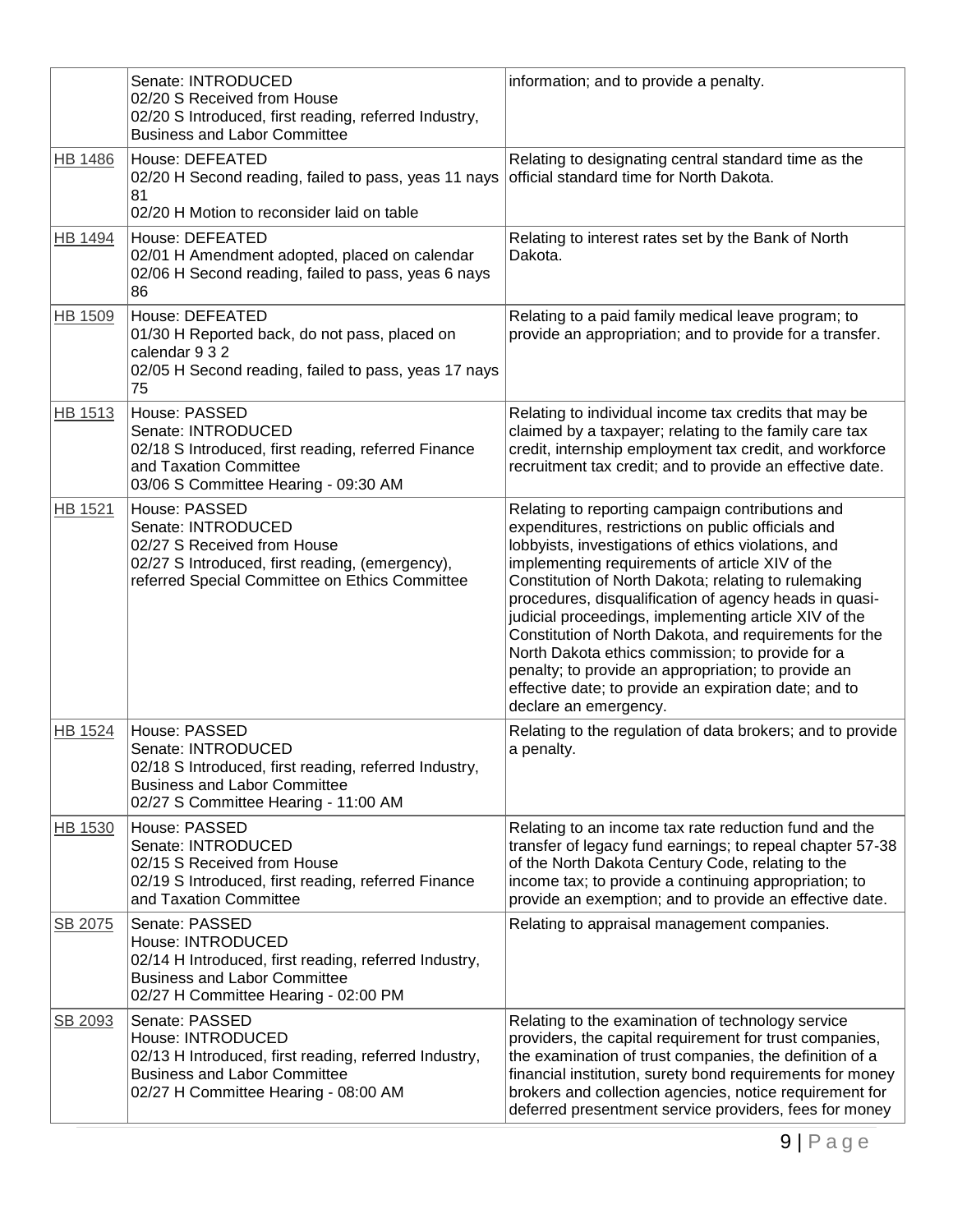|         |                                                                                                                                                                                   | transmitters, and reporting requirements for debt-<br>settlement providers; relating to automatic renewal of<br>license in 2009 for money brokers, automatic renewal of<br>license in 2014 for collection agencies, deferred<br>presentment service providers, and money transmitters.                                                                                                                                                                   |
|---------|-----------------------------------------------------------------------------------------------------------------------------------------------------------------------------------|----------------------------------------------------------------------------------------------------------------------------------------------------------------------------------------------------------------------------------------------------------------------------------------------------------------------------------------------------------------------------------------------------------------------------------------------------------|
| SB 2098 | Senate: PASSED<br>House: INTRODUCED<br>02/13 H Introduced, first reading, (emergency),<br>referred Industry, Business and Labor Committee<br>03/05 H Committee Hearing - 08:00 AM | Relating to the Bank of North Dakota residential<br>mortgage loan program; and to declare an emergency.                                                                                                                                                                                                                                                                                                                                                  |
| SB 2099 | Senate: PASSED<br>House: INTRODUCED<br>02/13 H Introduced, first reading, (emergency),<br>referred Industry, Business and Labor Committee<br>03/05 H Committee Hearing - 02:00 PM | Relating to the medical facility infrastructure loan fund;<br>and to declare an emergency.                                                                                                                                                                                                                                                                                                                                                               |
| SB 2104 | Senate: DEFEATED<br>01/30 S Reported back, do not pass, placed on<br>calendar 6 0 0<br>01/31 S Second reading, failed to pass, yeas 3 nays<br>42                                  | Relating to the state's share of oil and gas taxes; and to<br>provide an effective date.                                                                                                                                                                                                                                                                                                                                                                 |
| SB 2111 | Senate: PASSED<br>House: DEFEATED<br>02/27 H Reported back, do pass, place on calendar<br>10 1 3<br>02/28 H Second reading, failed to pass, yeas 32 nays<br>60                    | Relating to electronic remittal of funds withheld under an<br>income withholding order and new hire reporting; and to<br>provide for an effective date.                                                                                                                                                                                                                                                                                                  |
| SB 2115 | Senate: PASSED<br>House: INTRODUCED<br>02/27 H Introduced, first reading, referred Human<br><b>Services Committee</b><br>03/04 H Committee Hearing - 02:30 PM                     | Relating to child support; to repeal section 14-09-09.37<br>of the North Dakota Century Code, relating to child<br>support; and to provide a continuing appropriation.                                                                                                                                                                                                                                                                                   |
| SB 2116 | Senate: DEFEATED<br>01/30 S Reported back, do not pass, placed on<br>calendar 7 0 0<br>01/31 S Second reading, failed to pass, yeas 2 nays<br>43                                  | Relating to the infrastructure revolving loan fund.                                                                                                                                                                                                                                                                                                                                                                                                      |
| SB 2130 | Senate: PASSED<br>House: INTRODUCED<br>02/13 H Introduced, first reading, referred<br>Government and Veterans Affairs Committee<br>02/28 H Committee Hearing - 02:00 PM           | Relating to state agency fees.                                                                                                                                                                                                                                                                                                                                                                                                                           |
| SB 2148 | Senate: PASSED<br>House: INTRODUCED<br>02/20 H Received from Senate<br>02/27 H Introduced, first reading, referred Ethics<br>Committee                                            | Relating to disclosures of expenditures, restrictions on<br>public officials and lobbyists, investigations of ethics<br>violations, and implementing requirements of article XIV<br>of the Constitution of North Dakota; relating to the<br>prohibition on personal use of campaign contributions<br>and the rulemaking procedures and requirements for the<br>North Dakota ethics commission; to provide a penalty;<br>and to provide an appropriation. |
| SB 2179 | Senate: PASSED<br>House: INTRODUCED<br>01/29 H Received from Senate<br>02/13 H Introduced, first reading, referred Industry,<br><b>Business and Labor Committee</b>               | Relating to the prevention of financial exploitation; and to<br>amend and reenact section 6-08.1-03 of the North<br>Dakota Century Code, relating to a financial institution's<br>duty of confidentiality.                                                                                                                                                                                                                                               |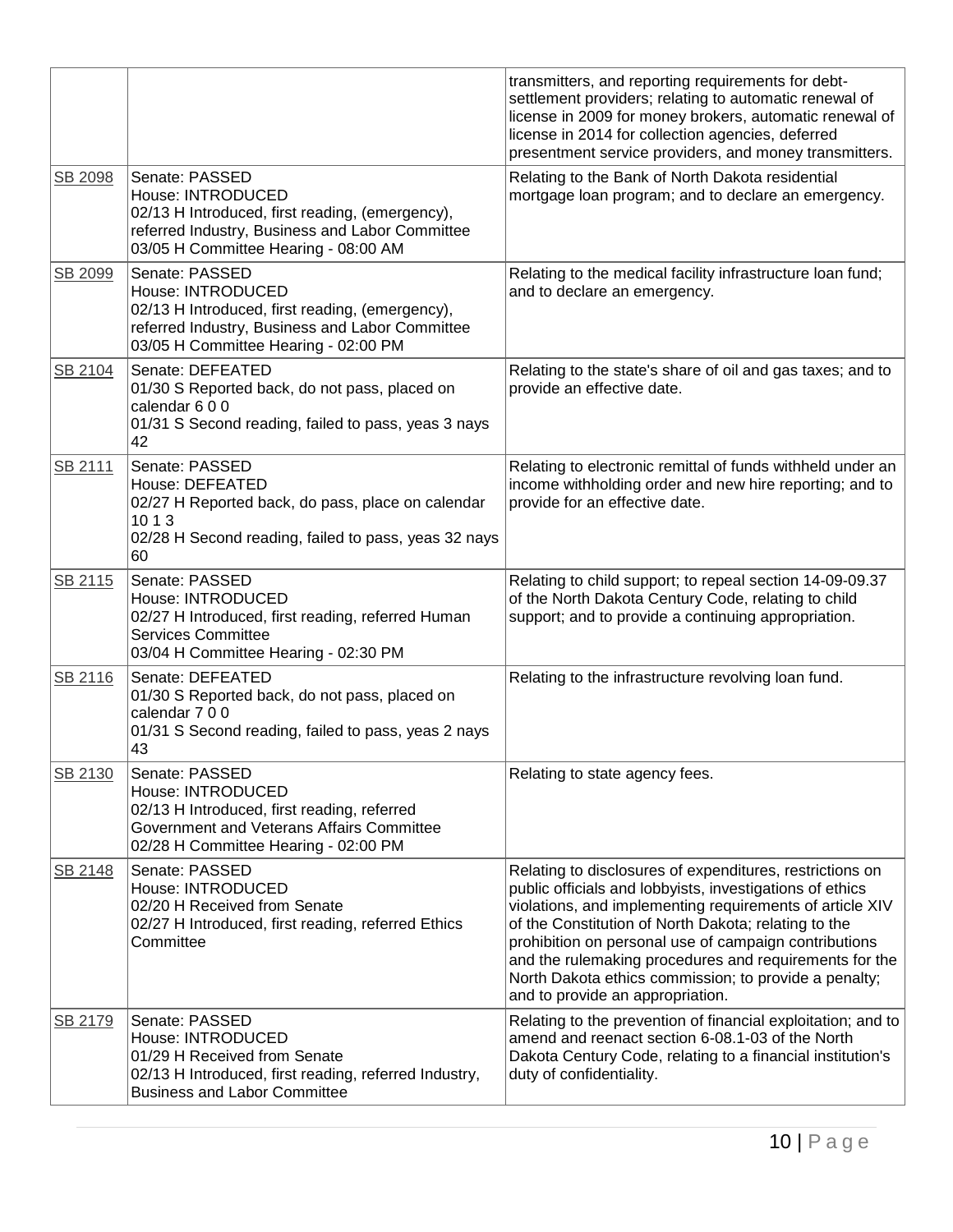| SB 2197 | Senate: PASSED<br>House: INTRODUCED<br>02/28 H Request return from committee<br>02/28 H Rereferred to Agriculture                                                           | Relating to loans for family farmers.                                                                                                                                                                                                                                                                                                                                                                                                                                                                  |
|---------|-----------------------------------------------------------------------------------------------------------------------------------------------------------------------------|--------------------------------------------------------------------------------------------------------------------------------------------------------------------------------------------------------------------------------------------------------------------------------------------------------------------------------------------------------------------------------------------------------------------------------------------------------------------------------------------------------|
| SB 2205 | Senate: PASSED<br>House: INTRODUCED<br>02/18 H Introduced, first reading, referred Industry,<br><b>Business and Labor Committee</b><br>03/06 H Committee Hearing - 08:00 AM | Relating to abandoned property; relating to foreclosure<br>of real estate.                                                                                                                                                                                                                                                                                                                                                                                                                             |
| SB 2214 | Senate: PASSED<br>House: INTRODUCED<br>02/08 H Received from Senate<br>02/18 H Introduced, first reading, referred Education<br>Committee                                   | Relating to debt service payments; relating to borrowing<br>and lending authority, reserve funds, and school<br>construction loans; to authorize the use of funds; to<br>provide a bond issuance limitation; and to provide an<br>appropriation.                                                                                                                                                                                                                                                       |
| SB 2219 | Senate: DEFEATED<br>01/25 S Amendment adopted, placed on calendar<br>01/28 S Second reading, failed to pass, yeas 16 nays<br>29                                             | Relating to the confidentiality of social security numbers;<br>to amend and reenact sections 51-22-01, 51-22-02, and<br>51-22-03 of the North Dakota Century Code, relating to<br>data processing information confidentiality; and to<br>provide a penalty.                                                                                                                                                                                                                                            |
| SB 2237 | Senate: DEFEATED<br>01/24 S Reported back, do not pass, placed on<br>calendar 5 1 0<br>01/28 S Second reading, failed to pass, yeas 13 nays<br>32                           | Relating to a corporate income tax credit and an<br>employer deduction for reimbursement of employee child<br>care expenditures; and to provide an effective date.                                                                                                                                                                                                                                                                                                                                     |
| SB 2252 | Senate: DEFEATED<br>01/29 S Reported back, do not pass, placed on<br>calendar 501<br>01/30 S Second reading, failed to pass, yeas 6 nays<br>39                              | Relating to deferred presentment service transaction<br>fees; to provide a penalty; and to provide for application.                                                                                                                                                                                                                                                                                                                                                                                    |
| SB 2262 | Senate: PASSED<br>House: INTRODUCED<br>02/18 H Introduced, first reading, referred Industry,<br><b>Business and Labor Committee</b><br>03/06 H Committee Hearing - 08:00 AM | Relating to the use and possession of re-encoders and<br>scanning devices; relating to the unauthorized use of<br>personal identifying information; to repeal section 12.1-<br>23-17 of the North Dakota Century Code, relating to the<br>unlawful skimming of credit, debit, or other electronic<br>payment cards; and to provide a penalty.                                                                                                                                                          |
| SB 2271 | Senate: PASSED<br>House: INTRODUCED<br>02/19 H Received from Senate<br>02/27 H Introduced, first reading, referred Industry,<br><b>Business and Labor Committee</b>         | Relating to the housing incentive fund; to provide a<br>transfer; and to provide an appropriation.                                                                                                                                                                                                                                                                                                                                                                                                     |
| SB 2275 | Senate: PASSED<br>House: INTRODUCED<br>02/18 H Received from Senate<br>02/27 H Introduced, first reading, referred<br><b>Appropriations Committee</b>                       | Relating to the infrastructure revolving loan fund debt<br>repayments; relating to the infrastructure revolving loan<br>fund, borrowing and lending authority, reserve funds,<br>and expanded bonding authority for counties; to repeal<br>section 61-02-78 of the North Dakota Century Code,<br>relating to a revolving loan fund for water projects; to<br>provide a transfer; to provide a continuing appropriation;<br>to provide a bond issuance limitation; and to provide an<br>effective date. |
| SB 2282 | Senate: PASSED<br>House: INTRODUCED<br>02/14 H Received from Senate<br>02/27 H Introduced, first reading, referred<br><b>Appropriations Committee</b>                       | Relating to legacy fund earnings; to provide for a report<br>to the legislative management; and to provide an<br>appropriation.                                                                                                                                                                                                                                                                                                                                                                        |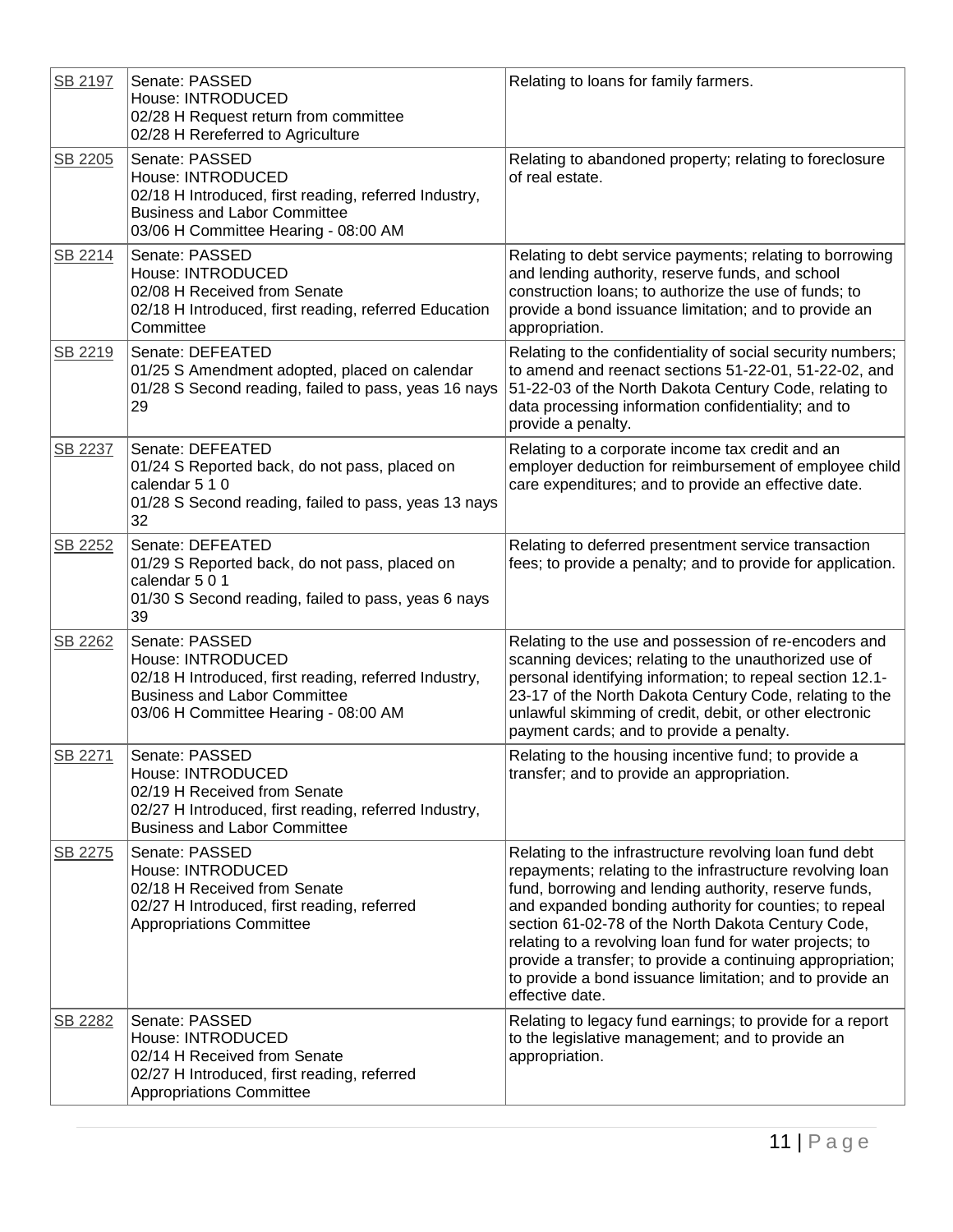| SB 2296            | Senate: PASSED<br>House: INTRODUCED<br>02/18 H Introduced, first reading, referred Industry,<br><b>Business and Labor Committee</b><br>03/05 H Committee Hearing - 02:00 PM          | Relating to the Bank of North Dakota loan guarantee<br>program.                                                                                                                                                                                                                                                                                                                                  |
|--------------------|--------------------------------------------------------------------------------------------------------------------------------------------------------------------------------------|--------------------------------------------------------------------------------------------------------------------------------------------------------------------------------------------------------------------------------------------------------------------------------------------------------------------------------------------------------------------------------------------------|
| SB 2302            | Senate: DEFEATED<br>01/30 S Reported back, do not pass, placed on<br>calendar 5 1 0<br>01/31 S Second reading, failed to pass, yeas 11 nays<br>34                                    | Relating to an income tax credit for contributions to the<br>housing incentive fund; and to provide an effective date.                                                                                                                                                                                                                                                                           |
| SB 2303            | Senate: DEFEATED<br>01/25 S Amendment failed<br>01/25 S Second reading, failed to pass, yeas 20 nays<br>27                                                                           | Relating to prohibition of discrimination on the basis of<br>sexual orientation.                                                                                                                                                                                                                                                                                                                 |
| SB 2346            | Senate: PASSED<br>House: INTRODUCED<br>02/19 H Received from Senate<br>02/27 H Introduced, first reading, referred Agriculture<br>Committee                                          | Relating to records confidentiality for warehousemen<br>and grain buyers and assessment refunds for grain<br>producers; relating to warehouse and grain buyer<br>licensing, scale ticket conversions, claims distributions,<br>assessments and refunds, subrogation, and unlicensed<br>grain buyers; to provide a penalty; to provide a<br>continuing appropriation; and to provide for reports. |
| SB 2354            | Senate: DEFEATED<br>02/07 S Reported back, do not pass, placed on<br>calendar 600<br>02/08 S Second reading, failed to pass, yeas 2 nays<br>44                                       | Relating to restoration of real property as a measure of<br>damages.                                                                                                                                                                                                                                                                                                                             |
| SB 2357            | Senate: PASSED<br>House: INTRODUCED<br>02/18 H Introduced, first reading, (emergency),<br>referred Government and Veterans Affairs Committee<br>03/07 H Committee Hearing - 02:15 PM | A BILL for an Act to provide for a Bank of North Dakota<br>loan guarantee program for federal workers affected by<br>the federal shutdown; and to declare an emergency.                                                                                                                                                                                                                          |
| <b>HCR</b><br>3002 | House: DEFEATED<br>02/07 H Reported back, do not pass, placed on<br>consent calendar 14 0 0<br>02/08 H Second reading, failed to adopt                                               | A concurrent resolution requesting the Legislative<br>Management to study the potential benefits of distributed<br>ledger technology and blockchain for state government.                                                                                                                                                                                                                        |
| <b>HCR</b><br>3004 | House: PASSED<br>Senate: INTRODUCED<br>02/28 S Received from House<br>02/28 S Introduced, first reading, referred Industry,<br><b>Business and Labor Committee</b>                   | A concurrent resolution requesting the Legislative<br>Management to study the potential benefit value of<br>blockchain technology implementation and utilization in<br>state government administration and affairs.                                                                                                                                                                              |
| <b>HCR</b><br>3026 | House: PASSED<br>Senate: INTRODUCED<br>02/27 S Committee Hearing - 02:15 PM<br>02/28 S Reported back, do pass, place on calendar 6<br>0 <sub>0</sub>                                 | A concurrent resolution urging Congress and the Internal<br>Revenue Service to allow states to determine health<br>benefit coverage requirements without jeopardizing<br>health savings account eligibility.                                                                                                                                                                                     |
| <b>HCR</b><br>3028 | House: DEFEATED<br>02/27 H Laid over one legislative day<br>02/28 H Second reading, failed to adopt yeas 20 nays<br>72                                                               | Relating to transparency of funding sources, lobbyists,<br>conflicts of interest, and the establishment of an ethics<br>commission.                                                                                                                                                                                                                                                              |
| <b>SCR</b><br>4001 | Senate: PASSED<br>House: INTRODUCED<br>02/19 H Received from Senate<br>02/27 H Introduced, first reading, referred<br>Government and Veterans Affairs Committee                      | Relating to the process for approving constitutional<br>amendments.                                                                                                                                                                                                                                                                                                                              |